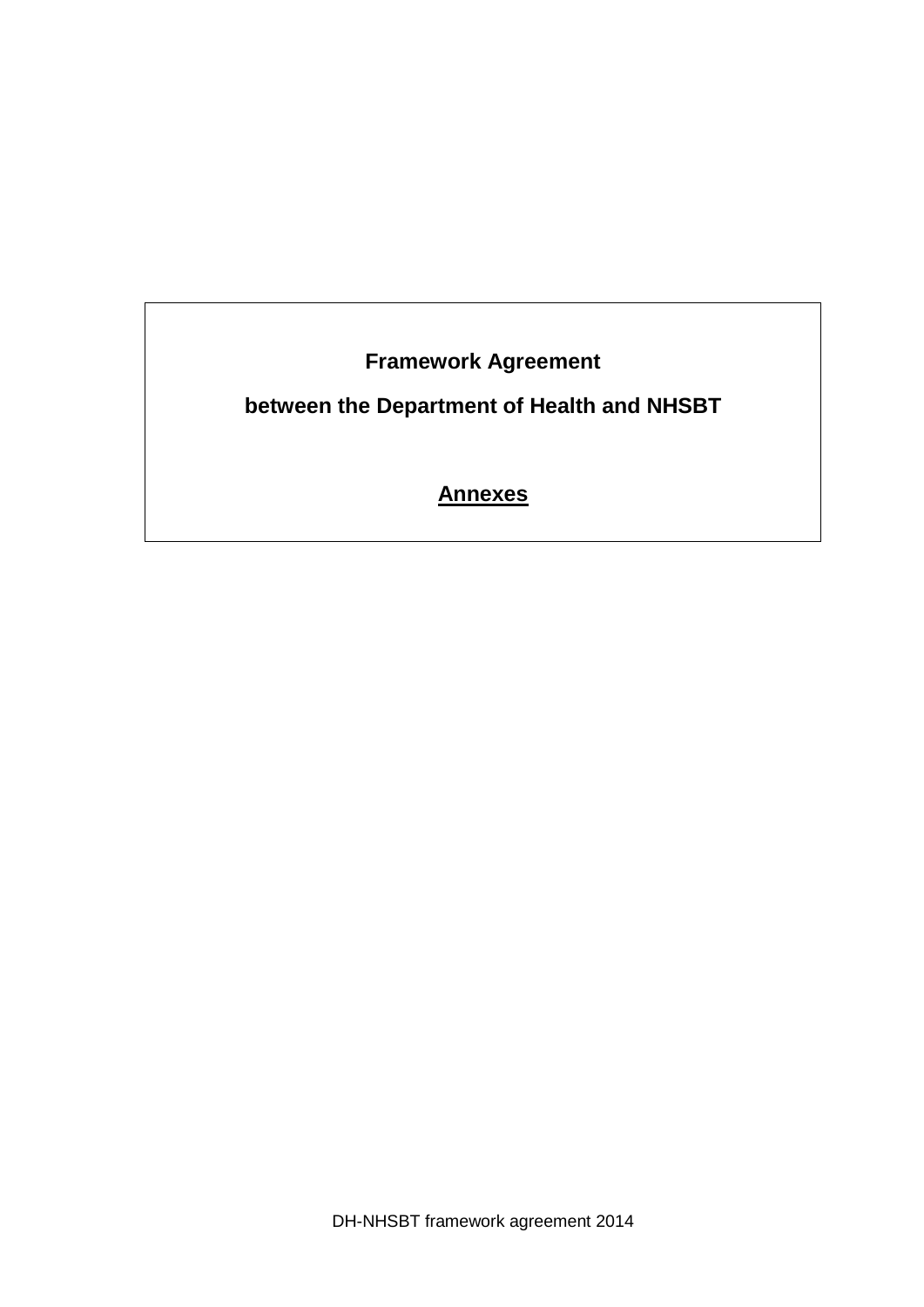## **Annex A: Wider guidance**

The following general guidance documents and instructions apply to NHSBT. The Department may require NHSBT to provide additional management information on an ad hoc basis. Where this is the case, the Department will provide NHSBT with clear reasons for the request and will allow as much time as possible to comply with the request.

## **General**

- Appropriate adaptations of sections of *Corporate Governance in Central Government Departments: Code of Good Practice* and its related guidance [https://www.gov.uk/government/publications/corporate-governance-code](https://www.gov.uk/government/publications/corporate-governance-code-for-central-government-departments)[for-central-government-departments](https://www.gov.uk/government/publications/corporate-governance-code-for-central-government-departments)
- *Managing Public Money* <https://www.gov.uk/government/publications/managing-public-money>
- *Code of Conduct for Board Members of Public Bodies [http://www.civilservice.gov.uk/wp-content/uploads/2011/09/code-of](http://www.civilservice.gov.uk/wp-content/uploads/2011/09/code-of-conduct_tcm6-38901.pdf)[conduct\\_tcm6-38901.pdf](http://www.civilservice.gov.uk/wp-content/uploads/2011/09/code-of-conduct_tcm6-38901.pdf)*
- *Code of Practice for Ministerial Appointments to Public Bodies [http://publicappointmentscommissioner.independent.gov.uk/wp](http://publicappointmentscommissioner.independent.gov.uk/wp-content/uploads/2012/02/Code-of-Practice-2012.pdf)[content/uploads/2012/02/Code-of-Practice-2012.pdf](http://publicappointmentscommissioner.independent.gov.uk/wp-content/uploads/2012/02/Code-of-Practice-2012.pdf)*
- The Parliamentary and Health Service Ombudsman's *Principles of Good Administration* [http://www.ombudsman.org.uk/improving-public](http://www.ombudsman.org.uk/improving-public-service/ombudsmansprinciples/principles-of-good-administration)[service/ombudsmansprinciples/principles-of-good-administration](http://www.ombudsman.org.uk/improving-public-service/ombudsmansprinciples/principles-of-good-administration)
- Consolidation Officer Memorandum, and relevant DCO letters;
- *The NHS Records Management code of practice* [https://www.gov.uk/government/publications/records-management-nhs](https://www.gov.uk/government/publications/records-management-nhs-code-%20%20%20%20%20%20%20%20%20%20%20%20%20%20%20%20of-practice)code- [of-practice](https://www.gov.uk/government/publications/records-management-nhs-code-%20%20%20%20%20%20%20%20%20%20%20%20%20%20%20%20of-practice)
- Other relevant guidance and instructions issued by HM Treasury in respect of Whole of Government Accounts
- Other relevant instructions and guidance issued by central government departments
- Any statutory duties that are applicable to NHSBT
- Specific instructions and guidance issued by the Department, including requests for information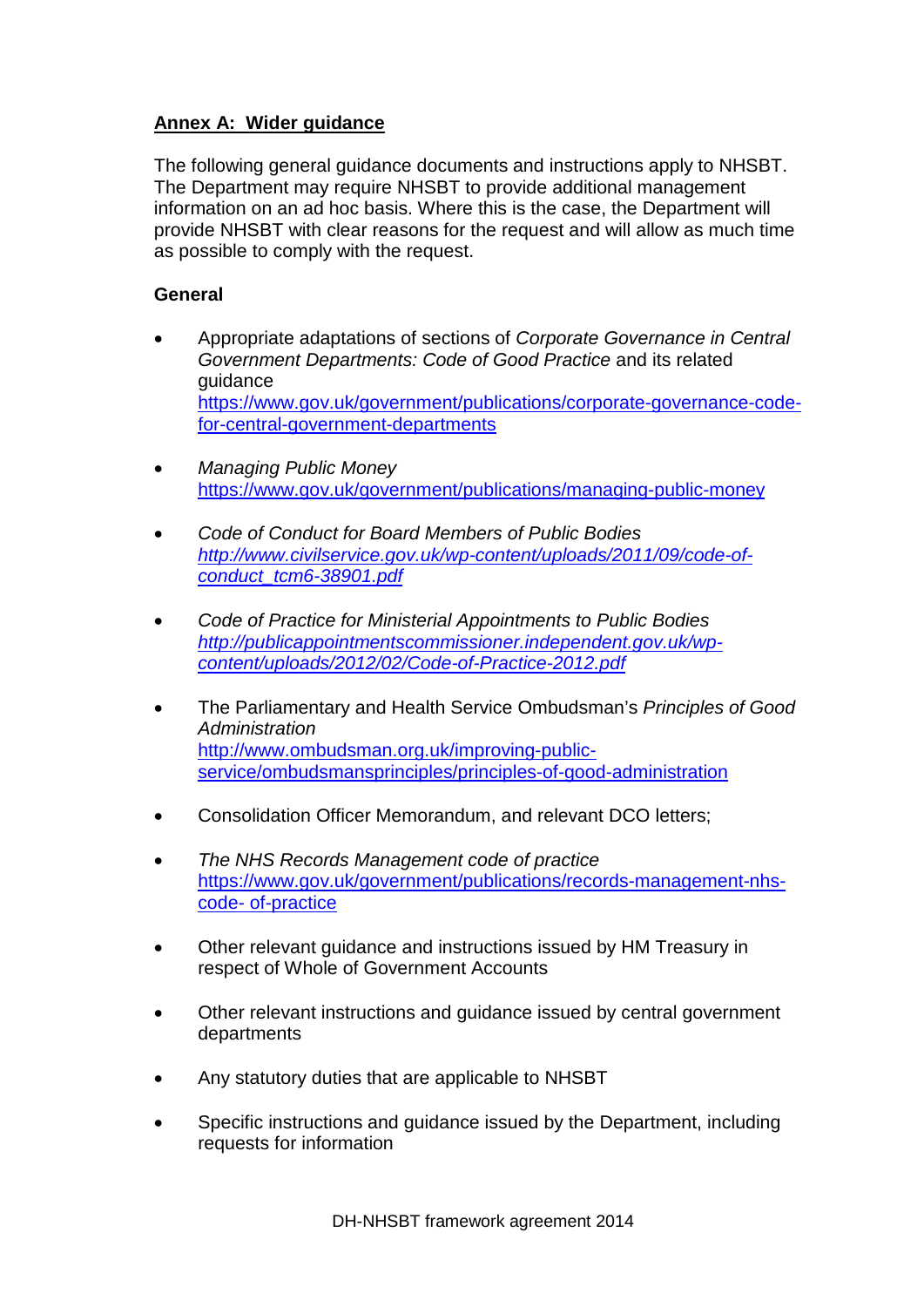- Any Departmental plans to ensure continuity of services
- Recommendations made by the Public Accounts Committee, or by other Parliamentary authority, that have been accepted by the Government and are relevant to NHSBT

#### **Audit and Risk**

- *Public Sector Internal Audit Standards* [https://www.gov.uk/government/publications/public-sector-internal-audit](https://www.gov.uk/government/publications/public-sector-internal-audit-standards-good-practice-guidance)[standards-good-practice-guidance](https://www.gov.uk/government/publications/public-sector-internal-audit-standards-good-practice-guidance)
- *Management of Risk: Principles and Concepts [http://webarchive.nationalarchives.gov.uk/20130129110402/http://www.hm](http://webarchive.nationalarchives.gov.uk/20130129110402/http:/www.hm-treasury.gov.uk/psr_managing_risk_of_fraud.htm) [-treasury.gov.uk/psr\\_managing\\_risk\\_of\\_fraud.htm](http://webarchive.nationalarchives.gov.uk/20130129110402/http:/www.hm-treasury.gov.uk/psr_managing_risk_of_fraud.htm)*

#### **Finance**

- *Government Financial Reporting Manual* (FReM) *[https://www.gov.uk/government/publications/government-financial](https://www.gov.uk/government/publications/government-financial-reporting-manual)[reporting-manual](https://www.gov.uk/government/publications/government-financial-reporting-manual)*
- Fees and Charges Guide, Chapter 6 of *Managing Public Money*
- Departmental Banking: A Manual for Government Departments, Annex 5.7 of *Managing Public Money*
- Relevant *Dear Accounting Officer* letters
- *Regularity, Propriety and Value for Money [http://webarchive.nationalarchives.gov.uk/20130129110402/http://www.hm](http://webarchive.nationalarchives.gov.uk/20130129110402/http:/www.hm-treasury.gov.uk/d/Reg_Prop_and_VfM-November04.pdf) [-treasury.gov.uk/d/Reg\\_Prop\\_and\\_VfM-November04.pdf](http://webarchive.nationalarchives.gov.uk/20130129110402/http:/www.hm-treasury.gov.uk/d/Reg_Prop_and_VfM-November04.pdf)*
- *Improving spending control <https://www.gov.uk/government/publications/improving-spending-control>*

#### **HR**

- Model *Code for Staff of Executive Non-departmental Public Bodies* (Cabinet Office) [http://www.civilservice.gov.uk/wp](http://www.civilservice.gov.uk/wp-content/uploads/2011/09/5_public_body_staffv2_tcm6-2484.pdf)[content/uploads/2011/09/5\\_public\\_body\\_staffv2\\_tcm6-2484.pdf](http://www.civilservice.gov.uk/wp-content/uploads/2011/09/5_public_body_staffv2_tcm6-2484.pdf)
- *DH Pay Framework for Very Senior Managers in Arm's-Length Bodies [https://www.gov.uk/government/publications/pay-framework-for-very](https://www.gov.uk/government/publications/pay-framework-for-very-senior-managers)[senior-managers](https://www.gov.uk/government/publications/pay-framework-for-very-senior-managers)*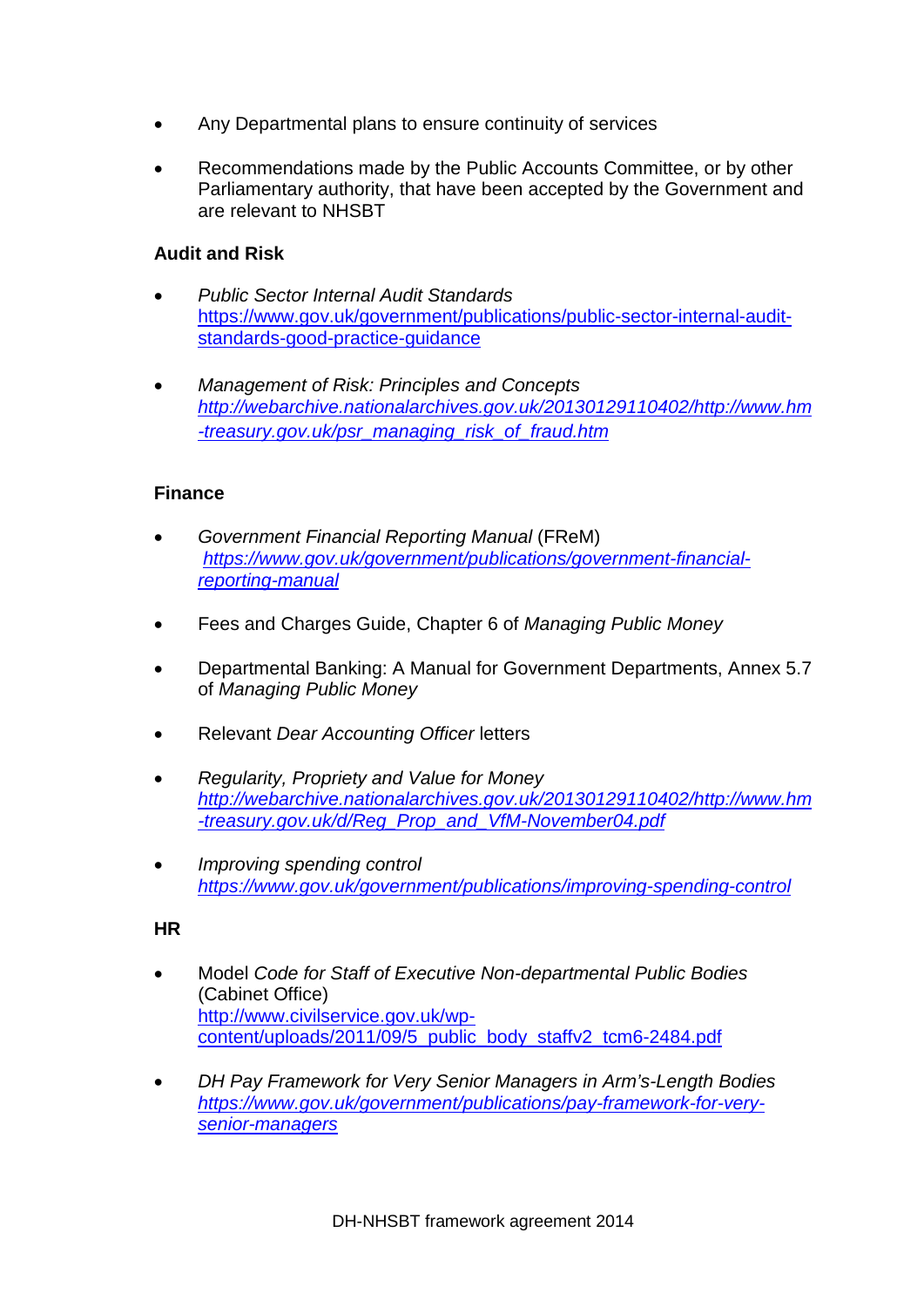## **FOI**

• Relevant Freedom of Information Act guidance and instructions (Ministry of Justice)

## **Estates and Sustainability**

- *Greening Government Commitments* <http://sd.defra.gov.uk/documents/Greening-Government-commitments.pdf>
- Government Property Unit *National Property Controls* and *standards for office accommodation* (available from the Department)
- *The Department of Health's Property Asset Management procedures* (available from the Department)

## **Information Governance and Security**

- The *NHS Information Governance Toolkit <https://nww.igt.hscic.gov.uk/>*
- HMG IA Standard No. 6: *Protecting Personal Data and Managing Information Risk* (available from the Department)
- HM Government's *Security Policy Framework <https://www.gov.uk/government/publications/security-policy-framework>*
- *Information Security Management: NHS Code of Practice [https://www.gov.uk/government/publications/information-security](https://www.gov.uk/government/publications/information-security-management-nhs-code-of-practice)[management-nhs-code-of-practice](https://www.gov.uk/government/publications/information-security-management-nhs-code-of-practice)*
- *Confidentiality: NHS Code of Practice [https://www.gov.uk/government/publications/confidentiality-nhs-code-of](https://www.gov.uk/government/publications/confidentiality-nhs-code-of-practice)[practice](https://www.gov.uk/government/publications/confidentiality-nhs-code-of-practice)*

#### **Transparency**

• *The Prime Minister's commitments on transparency [http://webarchive.nationalarchives.gov.uk/20130109092234/http://number](http://webarchive.nationalarchives.gov.uk/20130109092234/http:/number10.gov.uk/news/letter-to-government-departments-on-opening-up-data/) [10.gov.uk/news/letter-to-government-departments-on-opening-up-data/](http://webarchive.nationalarchives.gov.uk/20130109092234/http:/number10.gov.uk/news/letter-to-government-departments-on-opening-up-data/)*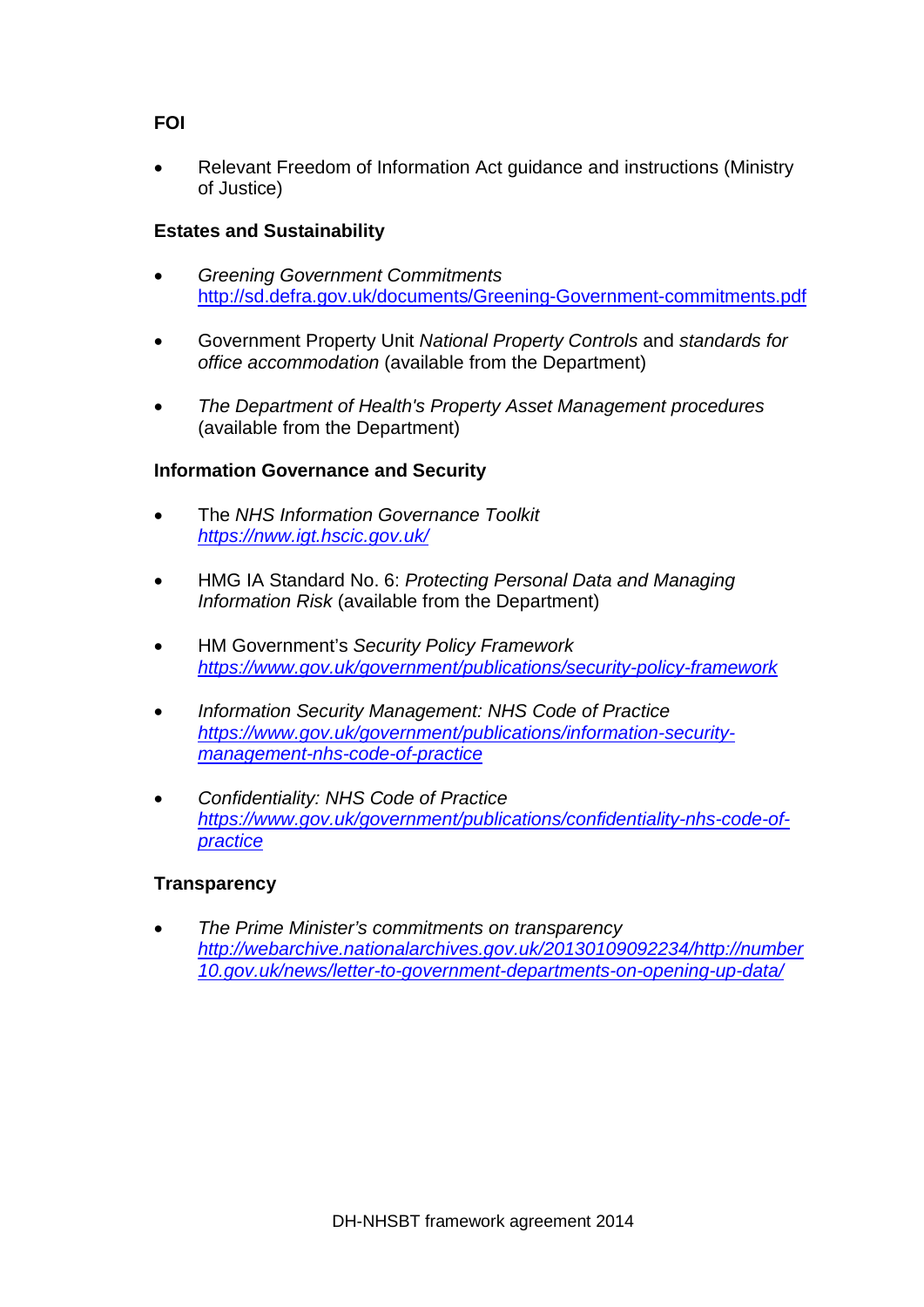## **Annex B: Finance and Accounting**

1. The Framework Agreement sets out the governance and accountability arrangements between the Department of Health and NHSBT for functions carried out for the health system in England. This annex provides additional detail on the finance and accounting arrangements which complements the Framework Agreement itself.

## **The Nature and Funding of NHSBT**

2. NHSBT is classified as a Public Corporation. The majority of NHSBT's income (85%) derives from sales of blood and specialist products and services to NHS hospitals in England and north Wales. Volumes and prices are agreed in advance of the budget year via the National Commissioning Group for Blood, chaired by a representative of the Senior Departmental Sponsor. Prices are set to recover costs and should be set in line with HM Treasury guidance in respect of fees and charges. The associated expenditure is considered "front-line" and is therefore classified as Programme Expenditure. The remainder of NHSBT's income is provided by way of direct funding from the Department in respect of organ and stem cell transplantation. Contributions (on a population basis) are additionally provided by the other UK Health Departments in support of NHSBT's UK wide responsibilities for organ donation and transplantation. As a Public Corporation, the associated expenditure is considered to be a subsidy and classified as Programme Expenditure.

## **Annual Expenditure Limits**

3. The Secretary of State will confirm NHSBT's programme and capital funding in writing each year. As Accounting Officer, the Chief Executive must ensure that, in any financial year, and unless approved in advance, NHSBT's expenditure does not exceed its income and complies with any individual sub set of technical limits that may apply. The Accounting Officer must also ensure that, in any given year, NHSBT maintains a positive cash balance.

#### **Business Planning**

- 4. The Secretary of State requires NHSBT to produce a business plan each year. The plan will be required to be costed: supporting guidance issued by the Department will provide the format and level of financial detail required. Indicative funding will be reissued with the planning guidance, incorporating any guidance on overall efficiencies relevant to the Department and its arm's length bodies.
- 5. The business plan will need to identify detailed revenue, capital and cash forecasts for DH funded activity, and also equivalent expenditure associated with NHSBT's other income sources. It will need to clearly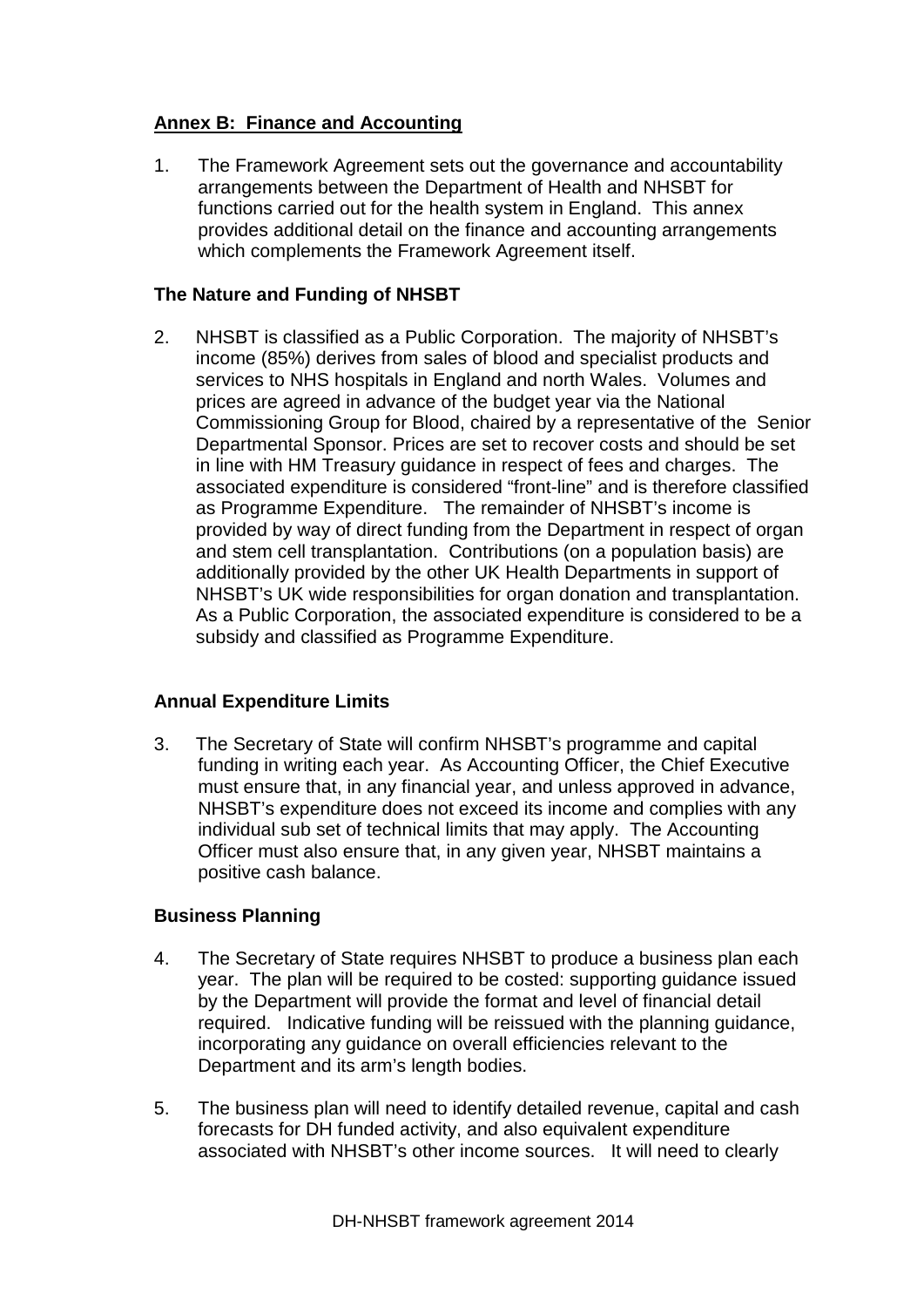identify the distinction between costs and income falling inside and outside the administration budget regime.

## **Accounts**

- 6. The Department will routinely have full access to NHSBT's information and files. In relation to financial reporting, the Department is required by HM Treasury to report in-year financial performance and forecasts for all its arm's length bodies, by Estimate Line, and in a specified format, to a strict timetable. NHSBT is required to comply with Departmental plans and schedules which enable the Department to meet HM Treasury deadlines, and the Department's overall financial planning to meet HM Treasury spending controls through the Shared Financial Planning Agreement.
- 7. NHSBT must prepare annual accounts for each financial year ending 31 March, and interim accounts for shorter periods if required. In relation to these accounts, NHSBT must:
	- ensure that accounts are prepared according to the form, content, methods and principles prescribed by the Treasury in the Government Reporting Manual (FreM);
	- submit these accounts (both unaudited and audited) to the Department by a date to be specified by the Secretary of State; and
	- submit these accounts to the Comptroller and Auditor General (C&AG) for audit as soon as reasonably practicable after the year end (or, in the case of any interim account, as soon as reasonably practicable after the end of the interim period to which that interim account relates).
- 8. Under Para 6(3) of Schedule 15 of the NHS Act 2006, NHSBT is required to present an Annual Report and Accounts to both Houses of Parliament and to have these audited by the Comptroller & Auditor General after the end of each financial year. Information on performance against key financial targets is within the scope of the audit and should be included in commentary. The report and accounts are to be signed by NHSBT's Accounting Officer and laid before Parliament (and the Scottish Parliament) by NHSBT and made available on NHSBT's website, in accordance with the guidance in the Government Financial Reporting Manual (FReM). A draft of the report should be submitted to the Department in line with the published timetable.
- 9. The Accounting Officer must also ensure that NHSBT participates fully in all agreement of balances exercises initiated by the Department, and in the form specified by the Department, and that it agrees income and expenditure and payables and receivables balances both with other organisations within the Department's resource accounting boundary. In doing so, NHSBT should seek to agree all outstanding balances but in any case should keep within any level of materiality set by the Department.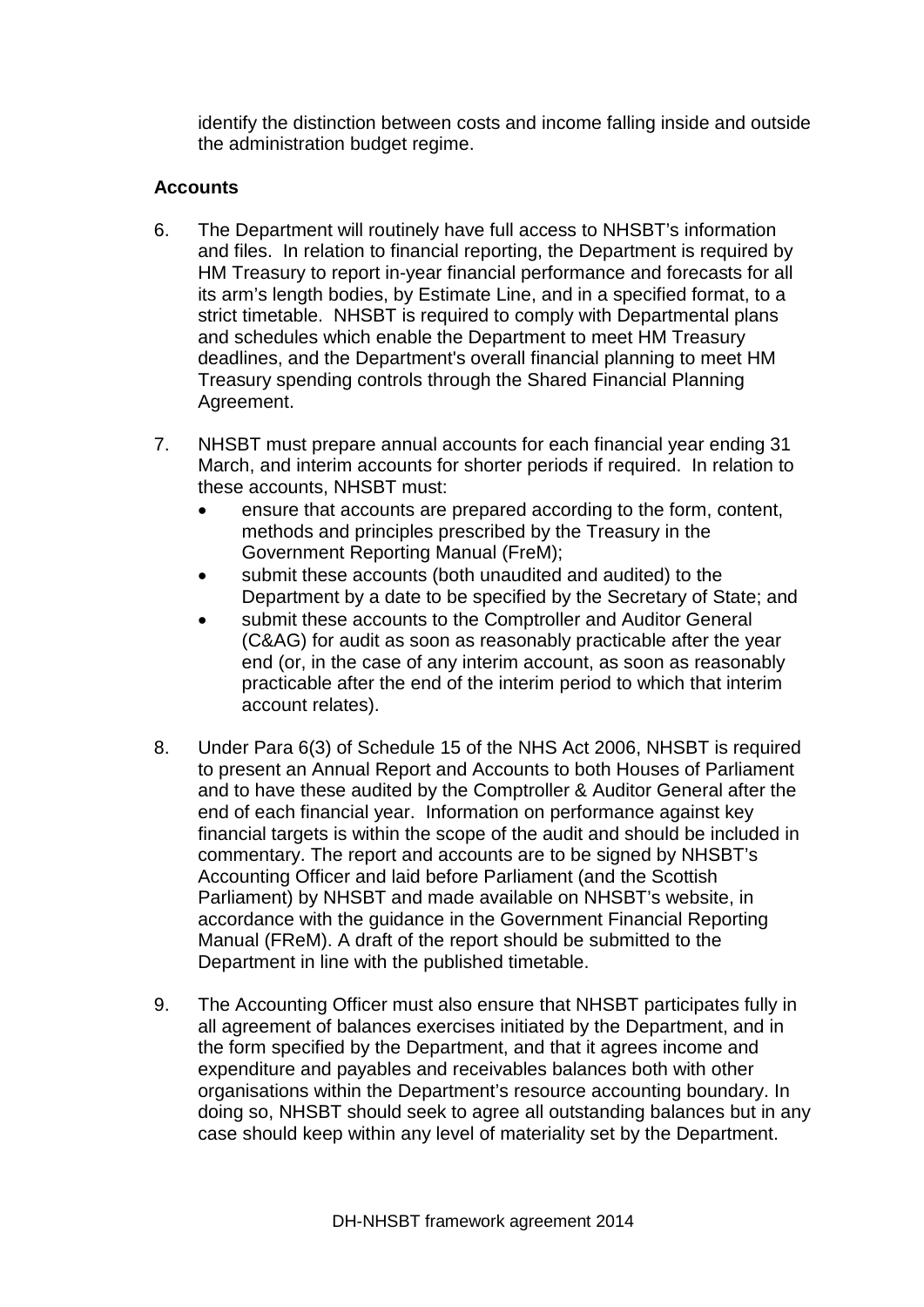# **Audit**

- 10. Section 8 of the Framework Agreement sets out the high level requirements for audit.
- 11. To meet the requirements for internal audit, NHSBT must:
	- Maintain a Governance and Assurance Committee in accordance with the corporate governance code for central government departments<sup>[1](#page-6-0)</sup>;
	- prepare an audit plan, taking into account the Department's priorities where specified, and forward the audit plan and related reports to the Department when requested
	- submit the NHSBT Head of Internal Audit's opinion on risk management, control and governance as part of the preparation of the Annual Report and Accounts to the Department in line with its published timetable; and
	- keep records of, and prepare and forward to the Department an annual report on fraud and theft suffered by NHSBT as requested, and notify the Department of any unusual or major incidents as soon as possible.
- 12. The Department is committed to the development of a group assurance model for DH and its arm's length bodies. The NHSBT Board is accountable for establishing its internal audit arrangements but has agreed, in principle, that its internal audit provision will be delivered as part of a shared service once the contract period for its initial provider has expired. NHSBT will engage with the Department in the development of the group assurance model.
- 13. The Department's group internal audit service has a right of access to all documents prepared by NHSBT's internal auditor, including where the service is contracted out (until such time when the contract expires, after which Group Internal Audit will provide the audit service – including having access to all previous audit documentation).
- 14. The Comptroller and Auditor General audits NHSBT's Annual Report and Accounts. In the event that NHSBT has set up and controls subsidiary companies, NHSBT will, in the light of the provisions in the Companies Act 2006, ensure that the Comptroller and Auditor General is appointed auditor of those company subsidiaries that it controls and/or whose accounts are consolidated within its own accounts. NHSBT shall discuss with the Department the procedures for appointing the Comptroller and Auditor General as auditor of the companies.
- 15. The Comptroller & Auditor General:

 $\overline{a}$  $1$  The corporate governance guidelines (available at http://www.hm-

<span id="page-6-0"></span>treasury.gov.uk/psr\_governance\_corporate.htm) are written for central government departments, although, as it says in the guidelines, "the principles in the Code generally hold across

other parts of central government, including departments' arm's length bodies".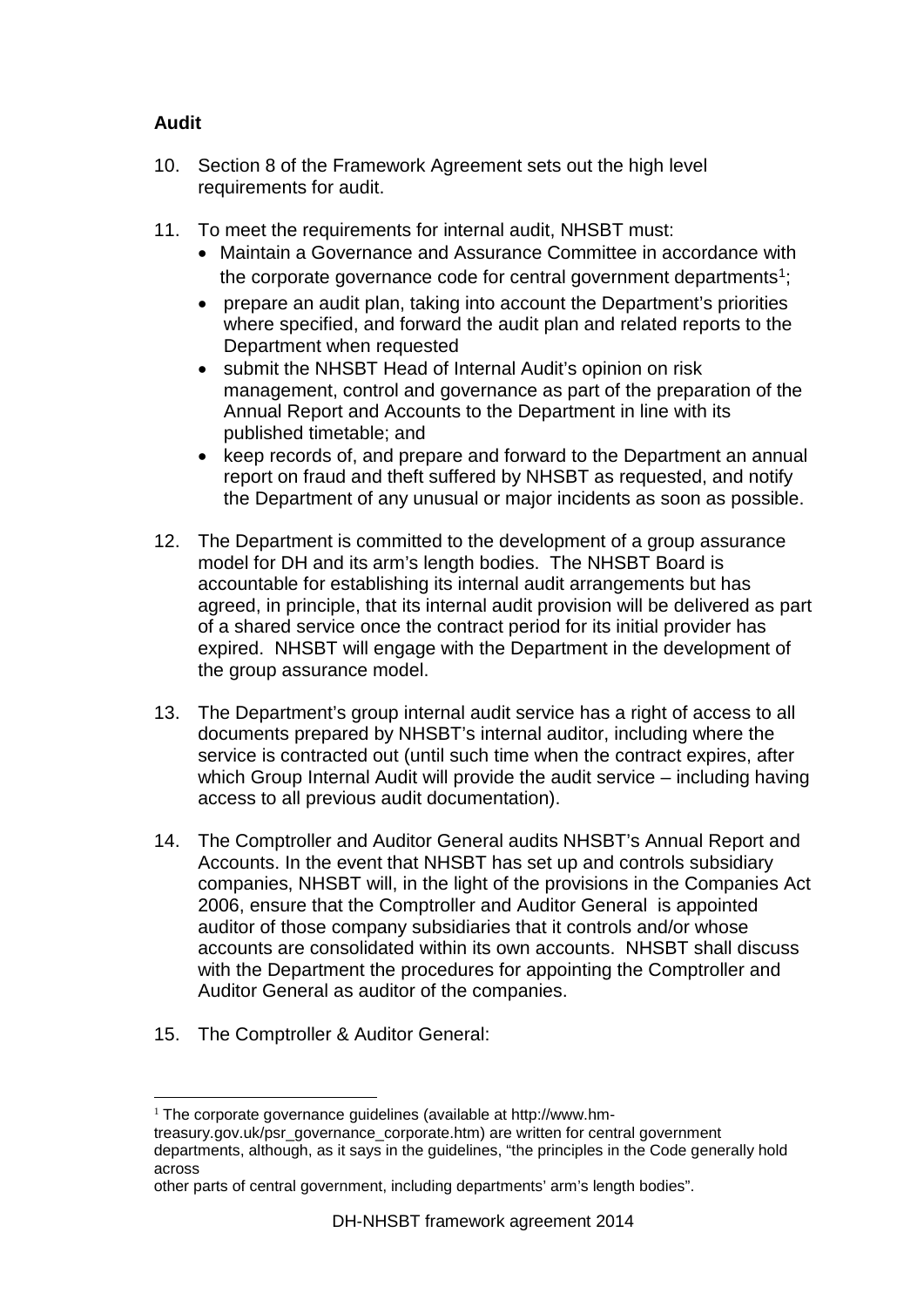- will consult the Department and NHSBT on whom the National Audit Office or a commercial auditor – shall undertake the audit(s) on his behalf, though the final decision rests with the C&AG;
- has a statutory right of access to relevant documents including, by virtue of section 25(8) of the Government Resources and Accounts Act 2000, those held by another party in receipt of payments or grants from NHSBT;
- will share with the Department information identified during the audit process and the audit report (together with any other outputs) at the end of the audit, in particular on issues impacting on the Department's responsibilities in relation to financial systems within NHSBT;
- will, where asked, provide the Department and other relevant bodies with regulatory compliance reports and other similar reports which the Department may request at the commencement of the audit and which are compatible with the independent auditor's role.
- 16. The Comptroller & Auditor General may carry out examinations into the economy, efficiency and effectiveness with which NHSBT has used its resources in discharging its functions. For the purpose of these examinations the C&AG has statutory access to documents as provided for under section 8 of the National Audit Act 1983. In addition, NHSBT is to provide, in conditions to grants and contracts, for the C&AG to exercise such access to documents held by grant recipients and contractors and sub-contractors as may be required for these examinations; and is to use its best endeavours to secure access for the C&AG to any other documents required by the C&AG which are held by other bodies.

## **Delegated Authorities**

- 17. The Framework Agreement requires NHSBT to abide by any relevant cross-Government efficiency controls. These controls will be communicated to NHSBT.
- 20. Once funding has been approved by the Department, and subject to the Secretary of State's instructions and any other processes set out in this document, NHSBT has authority to incur expenditure approved in the budget without further reference to the Department, on the following conditions:
	- NHSBT will comply with its delegated authorities, which cannot be altered without the prior agreement of the Department, noting that authority to approve novel, contentious or repercussive proposals cannot be delegated from HM Treasury; and
	- inclusion of any planned and approved expenditure in business plan will not remove the need to seek formal departmental approval where any proposed expenditure is outside the delegated limits or is for new schemes not previously agreed.
- 21. NHSBT must obtain the Department's prior written approval before entering into any undertaking to incur expenditure outside its delegations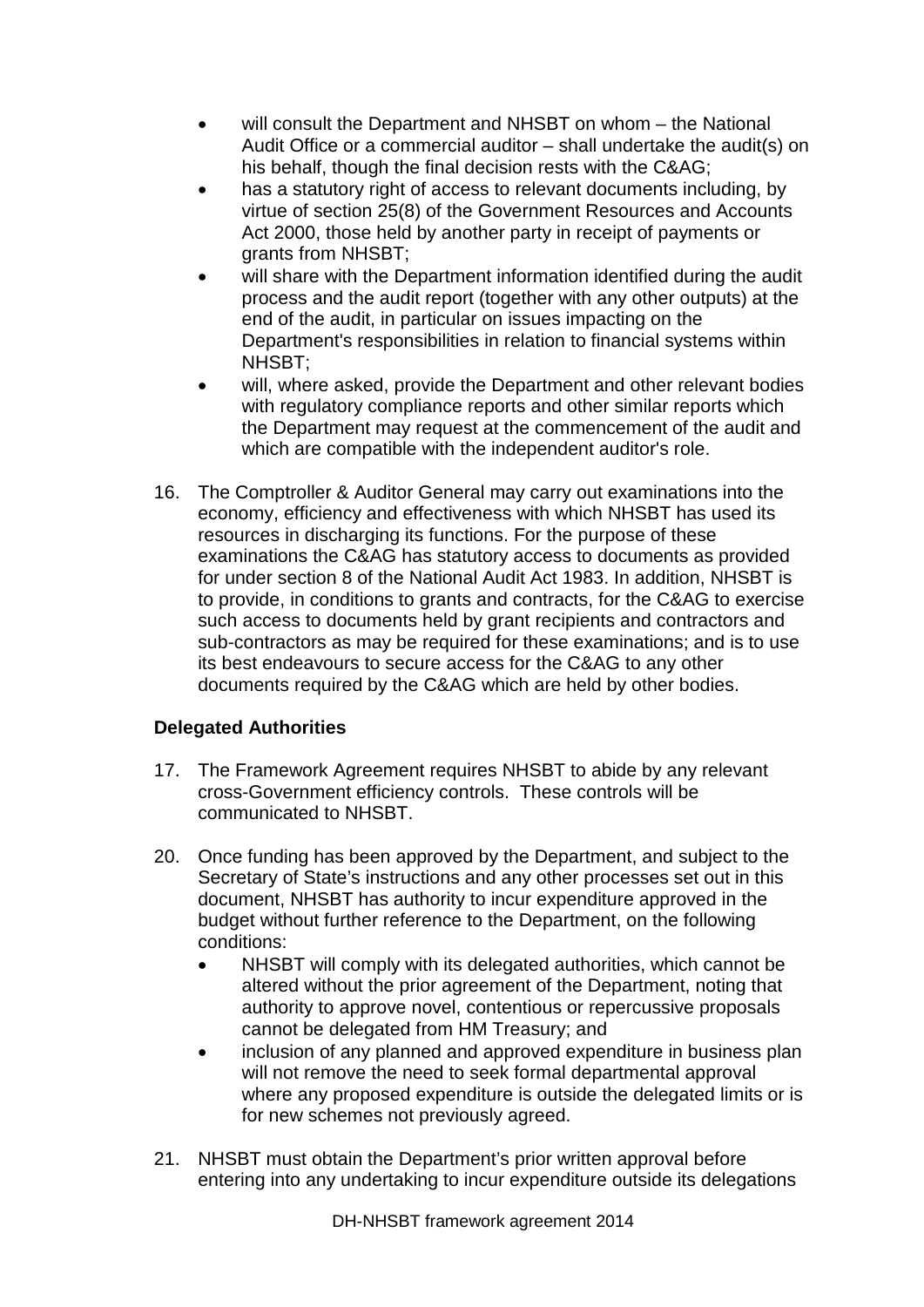or not provided for in its business plan as approved by the Department. In addition, the Department's prior written approval is required when:

- incurring expenditure for any purpose that is or might be considered novel or contentious, or which has or could have significant future cost implications;
- making any significant change in the scale of operation or funding of any initiative or particular scheme previously approved by the Department;
- making any change of policy or practice which has wider financial implications that might prove repercussive or which might significantly affect the future level of resources required; or
- carrying out policies that go against the principles, rules, guidance and advice in Managing Public Money.
- 22. For major projects, NHSBT will participate in the Department's common assurance and approval process.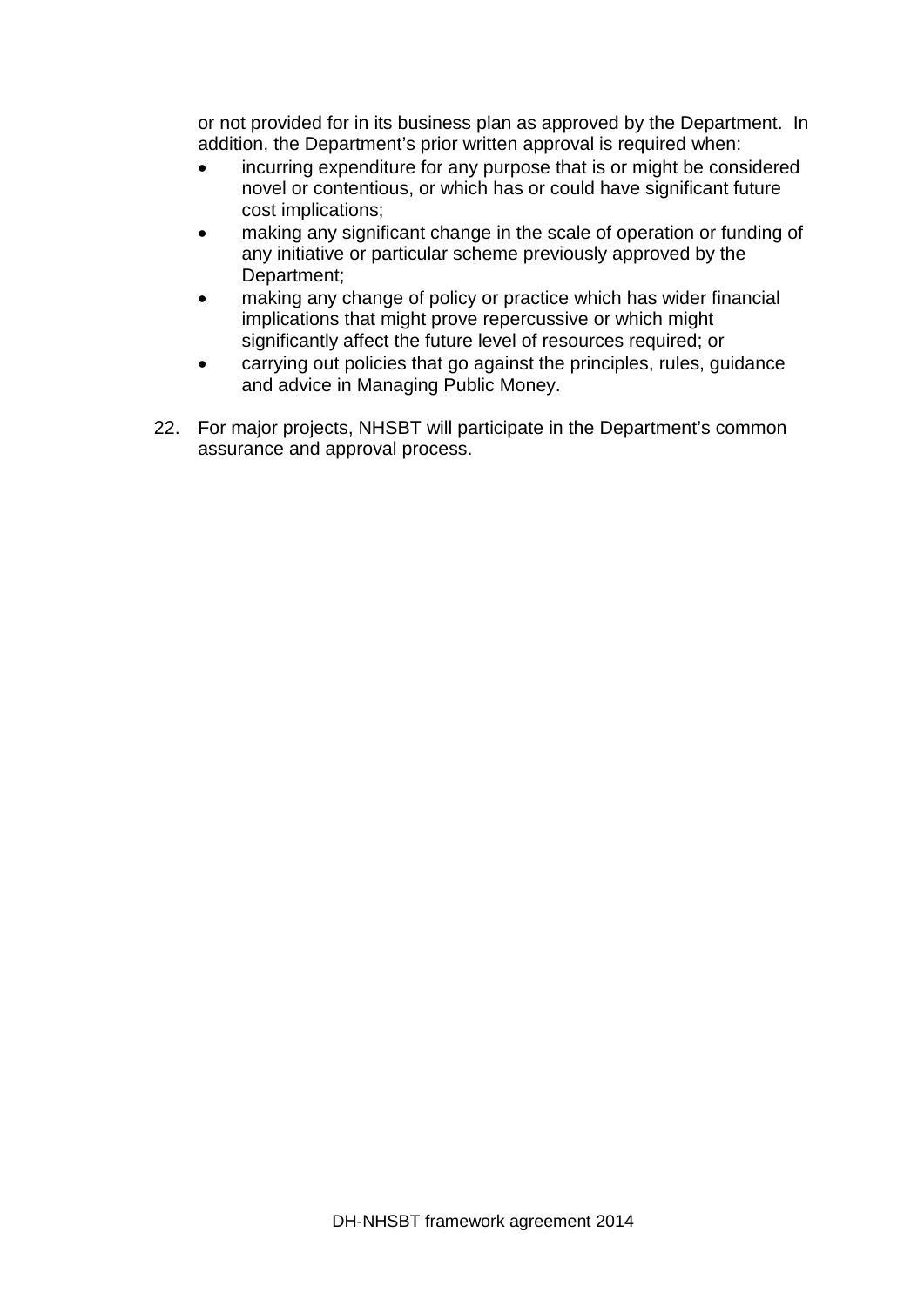# **Annex C: Public-facing communications**

#### **General**

- 1. This annex sets out the principles that govern how NHSBT and the Department of Health will work together to deliver effective and coherent communications in the spirit of common purpose.
- 2. To ensure that communication activities deliver real benefit for patients, the public, communities, stakeholders and the system itself, these principles will underpin all communications activities, creating an integrated communications approach for the health and care system as a whole.
- 3. To support this, the NHSBT Director of Communications will take part in the cross-system Arm's Length Bodies Directors of Communications forum that will take ownership of the cross-system communications approach. NHSBT and the Department of Health will also ensure that relevant senior officials from their communications teams meet regularly, build effective working relationships and design detailed working practices.
- 4. The general principles underpinning the approach to communications to be followed by NHSBT and the Department will be:
	- Mutual respect, co-operation and 'no surprises'
	- Value for money and avoiding duplication
	- A shared responsibility to promote and protect the public's health, aligning these activities where appropriate
	- The most effective communication using the most appropriate voice

## **Communications strategy and planning**

- 5. NHSBT and the Department will develop annual communications strategies setting out their communications objectives and priorities. Where objectives are the same, the organisations will work together to ensure the associated activities are coherently aligned and add value to each other.
- 6. The ALB Directors of Communications forum will play a key role in ensuring communications strategies and planning across the health and care system are aligned and coherent.
- 7. As agreed by the Public Expenditure Committee (Efficiency and Reform) PEX(ER) – major paid-for communications activity will also be incorporated into the annual health communication and marketing plans developed by the 'Health Hub'. The Hub structure has been developed across government to ensure value for money, reduce duplication and share expertise. The annual Health Hub communications and marketing plan is a requirement of the Cabinet Office's annual cross-government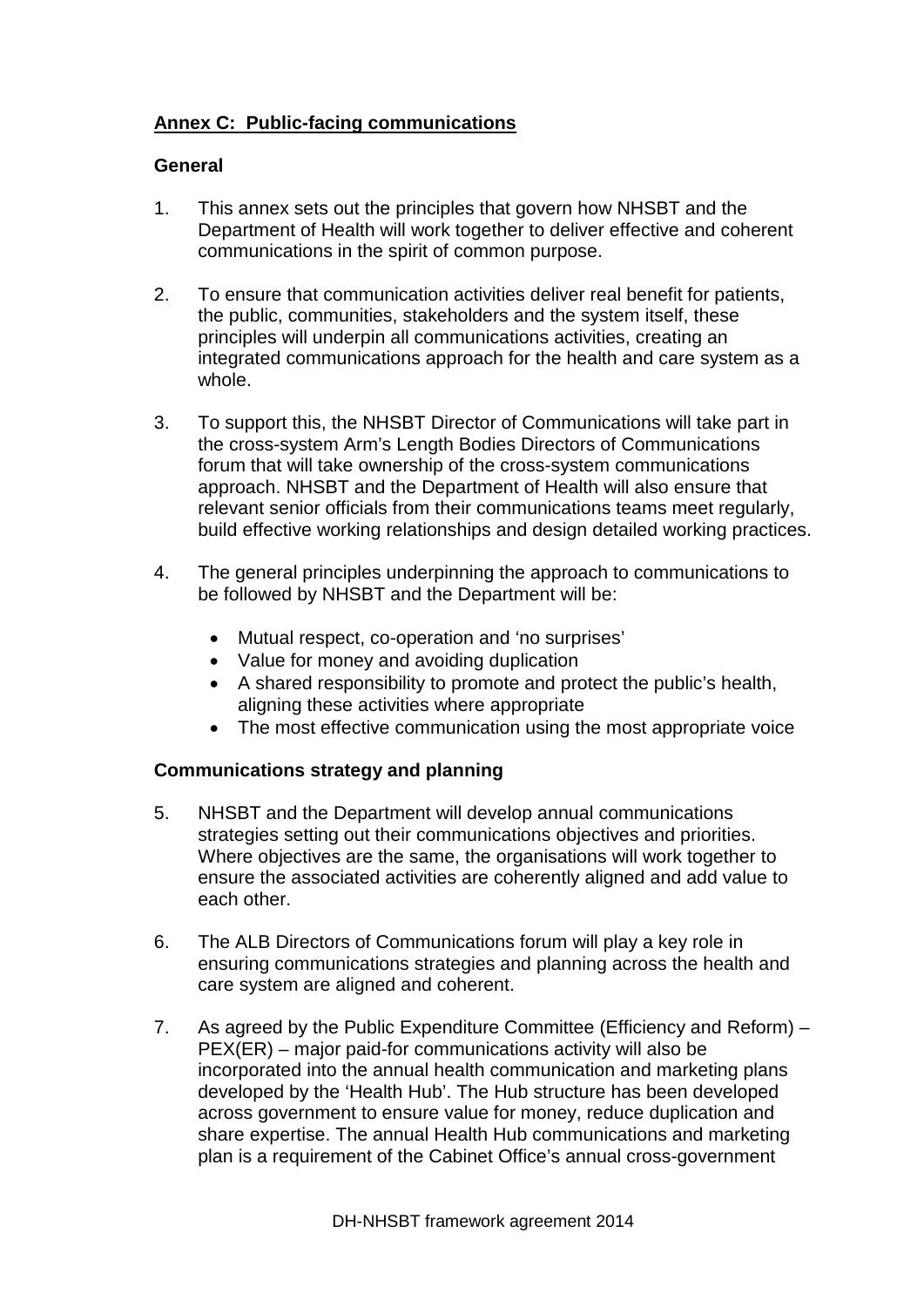Proactive Communications Plan.

8. In addition, PEX(ER) agreed to a cross-government freeze on paid-for communications activity and a process managed by the Cabinet Office's Efficiency and Reform Group (ERG) to manage this. The process, and details of the operation of the control, will be communicated to NHSBT by the Department.

## **Media Handling**

- 9. NHSBT will establish and maintain independent relationships with all those interested in, or affected by its work, including the media. It will have responsibility for dealing with media enquiries received relating to its work and the way in which it exercises its functions.
- 10. The Department and NHSBT will keep each other informed of plans for media announcements. When it comes to the attention of DH or NHSBT that the media or any other organisation is intending to make public information related to NHSBT or its work, NHSBT or DH will, where possible, bring this matter to the attention of the other.
- 11. The Department and NHSBT will, where possible, bring to the attention of communications leads in each organisation issues creating media interest and expected media coverage which relates to the work of DH or NHSBT.

#### **Announcements**

- 12. To support the principle of partnership working described in the framework agreement and the commitment to 'no surprises', NHSBT and DH will share a schedule of relevant planned announcements weekly or fortnightly as appropriate. These should be treated "in-confidence" by the receiving parties and care taken with onward circulation.
- 13. NHSBT and the Department will endeavour to give each other as much notice as possible to enable early discussions on all aspects of the announcement with relevant policy and communications leads from each organisation.
- 14. NHSBT and the Department will also share, in confidence and principally for information, a near-final draft of any relevant report to be published, including conclusions, any executive summary and recommendations.

#### **Publications**

15. 'Publications' in this section refers to documents such as annual reports, anything relating to the structure or operation of the organisation, and statutory reports such as accounts. It does not include green or white papers or any other significant statements of Government policy. In these cases DH will commit to the principle of 'no surprises' wherever possible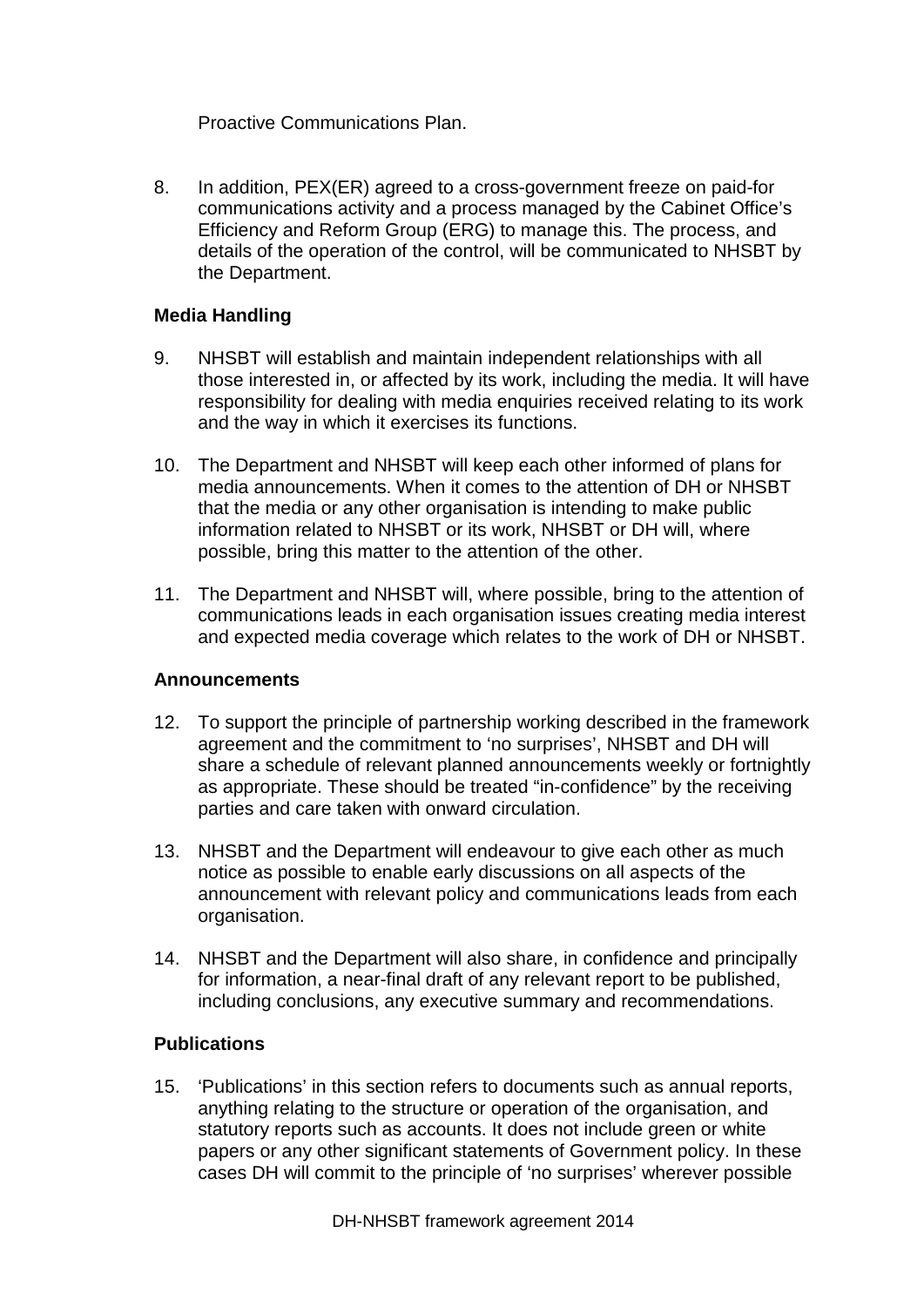and endeavour to share drafts with NHSBT officials for comment where appropriate.

- 16. There are separate arrangements for publication of official statistics and these are described in the Statistics section below.
- 17. To support the principle of partnership working described in the framework agreement and the commitment to 'no surprises', NHSBT and DH will share a schedule of relevant forthcoming publications weekly or fortnightly as appropriate.
- 18. NHSBT and DH will, except in exceptional circumstances, share publications with each other ten working days before publication for information and to allow clarification of any issues that may arise. NHSBT and DH officials will liaise as necessary to provide briefing on the publication. NHSBT and DH will, whenever possible, send a final copy of the publication to each other's officials at least three days before publication. In exceptional circumstances, this period may be shorter and both parties will endeavour to allow as long as possible in such cases.
- 19. Where NHSBT and the Department of Health cannot resolve an issue relating to the detail in a publication due for release, the organisation publishing the document will respond to the querying organisation in writing before publication explaining why the comments cannot be taken on board in the final copy of the document.
- 20. When it comes to the attention of DH or NHSBT that another Government Department or public body is intending to publish a report concerning the other party and its work, DH or NHSBT will, wherever possible, bring this matter to the other's attention.

#### **Digital and channel strategy**

- 21. DH and NHSBT will develop annual digital strategies setting out their digital communications objectives and priorities. These strategies will follow the principles set out in the annual cross-Government digital strategy.
- 22. The Department and NHSBT will use digital channels as their default channels for communications and services following the "digital first" channel strategy for health and care and the direction of travel set in the May 2012 Information Strategy for health and care, 'The Power of Information'.

#### **Campaign activity**

23. Any major, public-facing campaign activity should be incorporated into the annual health communication and marketing plans developed by the Health Hub and agreed through the ERG process.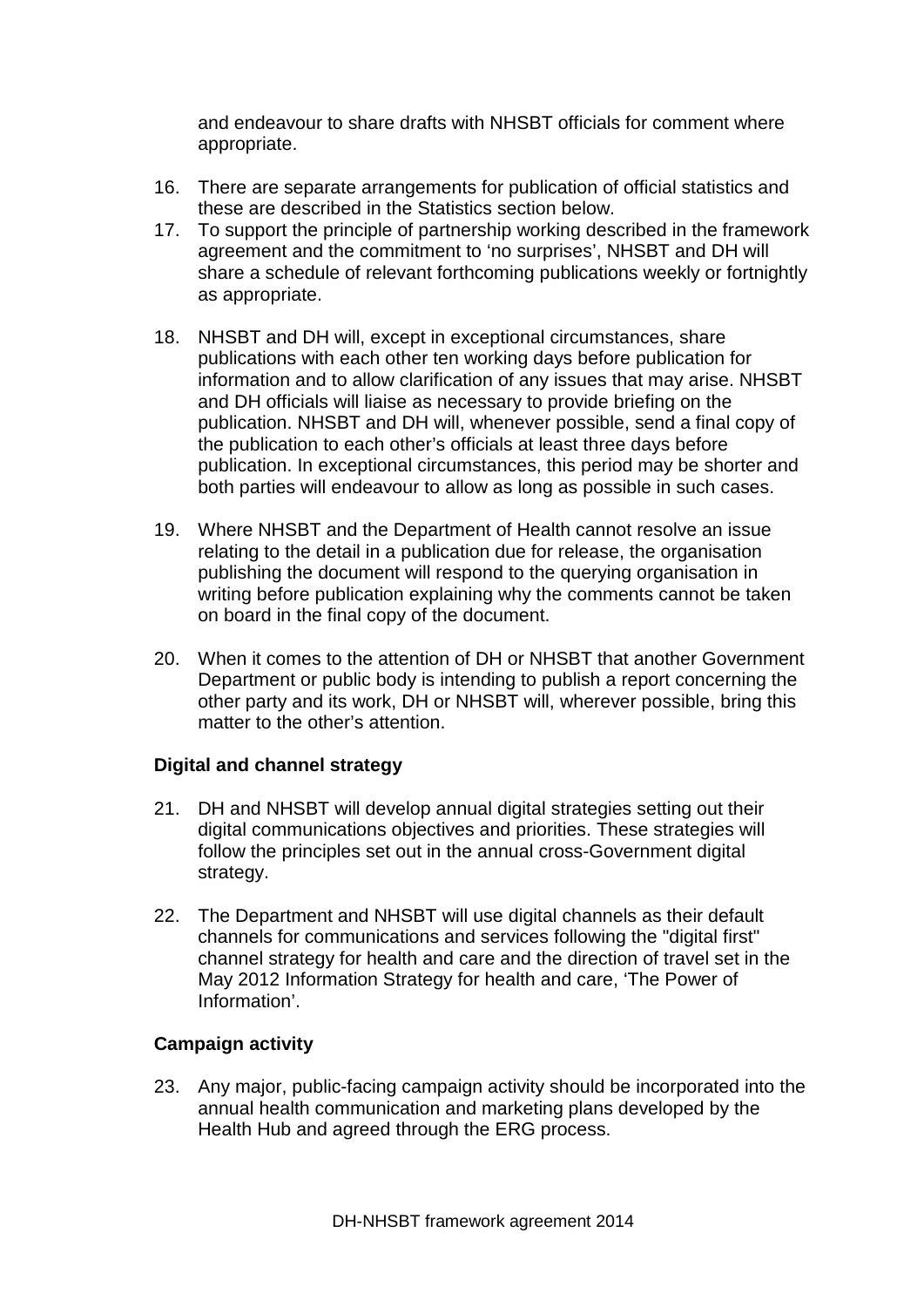24. NHSBT will discuss this activity with DH in advance and ensure that DH has appropriate opportunities to inform the thinking and ensure a strategic fit with other campaigns across the health and care system. This will avoid unnecessary duplication and inefficient use of resource.

## **Statistics**

- 25. Pre-announcement of statistical publications:
- The planned month of any statistical publications should normally be announced at least 12 months in advance. The precise date should be announced or confirmed at least 4 weeks in advance. To support the principle of co-operation, NHSBT should inform the DH Statistics Team of any changes to planned publication dates for Official Statistics.
- 26. Sharing data in their final form for briefing:
- Official statistics in their final form, including any press release for publication of official statistics, will be shared with those officials and Ministers for whom pre-release access has been agreed no earlier than 24 hours before the formal time of publication. Access for briefing purposes is limited to requirements to brief Ministers or others who may be required to comment at the time of publication. A list of people should be agreed 10 working days in advance, by the lead official for statistics at NHSBT , who will consult with the DH Head of Profession if they judge necessary (current DH models for pre-release access may be consulted as a guide). NHSBT will not provide media with embargoed access to the press release in advance of publication.
- 27. Sharing pre-publication data for other purposes
- Official statistics may also, with the agreement of the lead official for official statistics at NHSBT, be shared before publication for other purposes as set out below:
	- i. With DH analytical staff where those staff are directly involved in producing the statistics, or related DH statistical products.
	- ii. With named DH analysts and subject specialists, where there would be added value derived from expert Quality Assurance (QA) (either on the figures themselves, or on any statement of DH policy positions in the draft publication).
	- iii. Where DH officials apply to NHSBT for access for a specified management purpose (if, for example, it is evident that patient health or public finances would be protected by granting such access).
	- iv. Where up-to-date data are needed for inclusion in a DH publication planned for release at the same time or shortly after the statistics are to be published.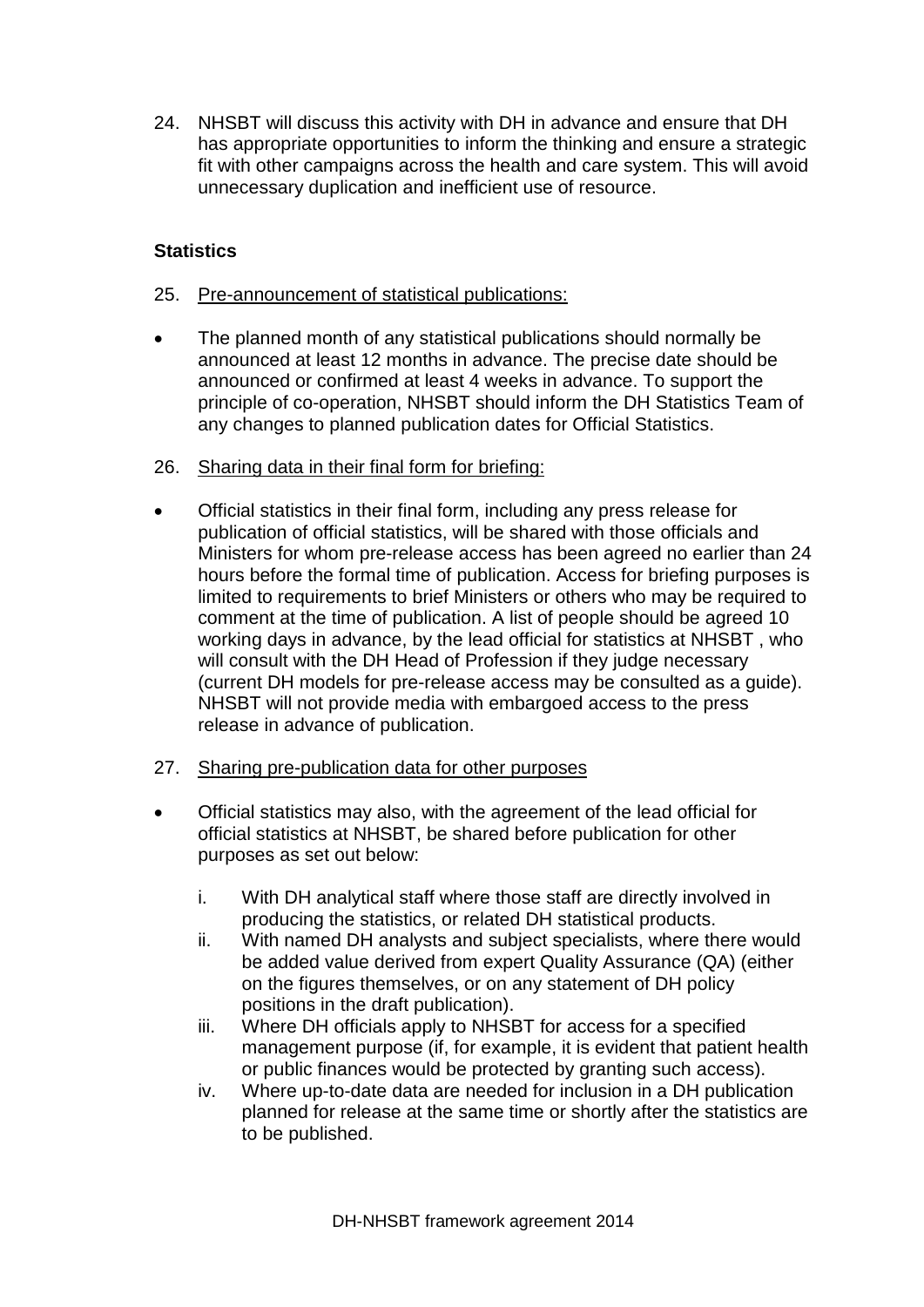• In all cases where pre-release access is agreed, the purpose, timings and names of individuals should be agreed in advance by the lead official for statistics. All pre-release access will be documented, and lists of people granted access will be made available on request. Where pre-release access has been granted, the pre-publication uses of the data will not exceed the stated purpose.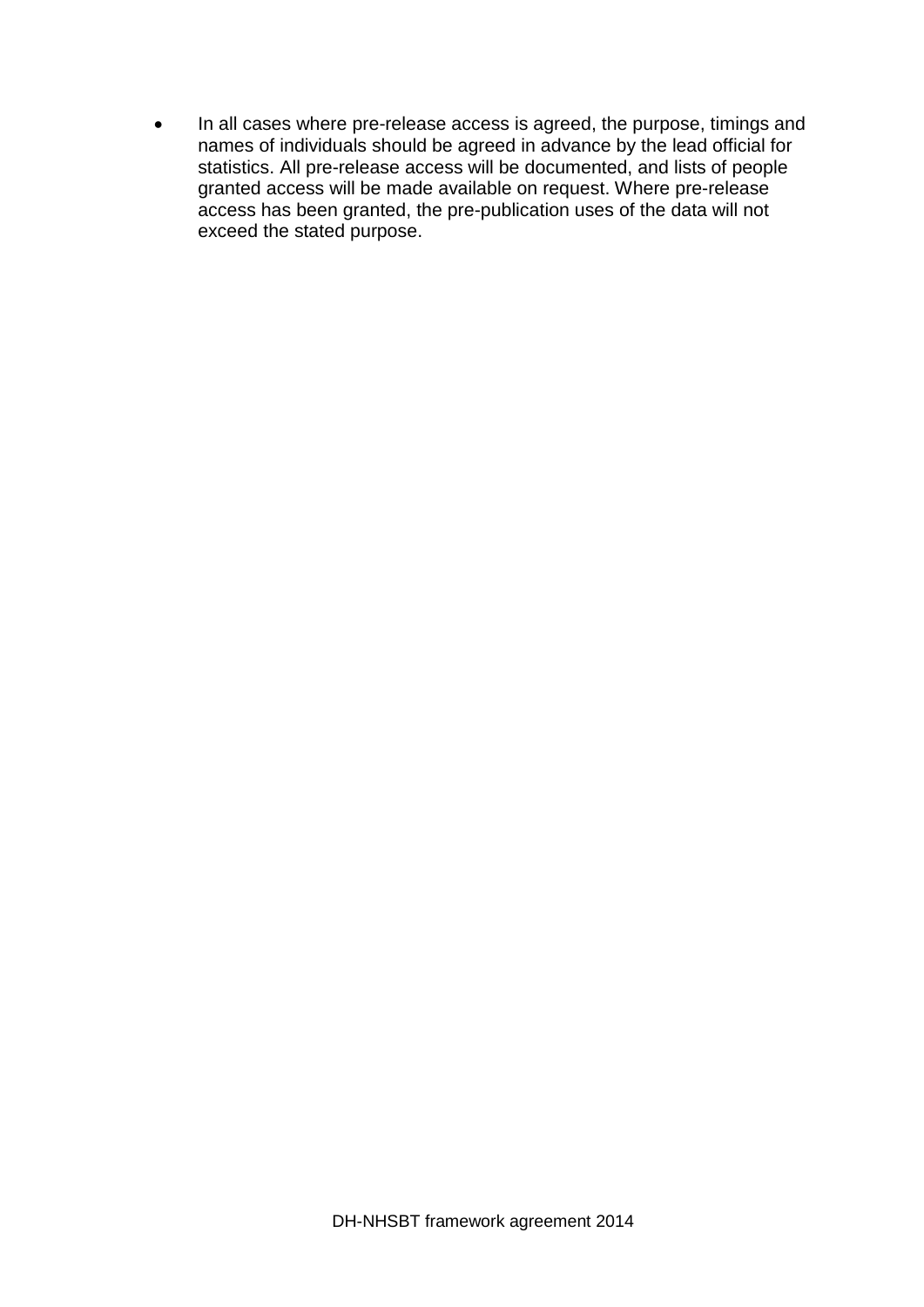# **Annex D: Relationships with other bodies**

In order to deliver its functions efficiently and effectively, and to support alignment across the whole UK health system, NHSBT's key working relationships will be with:

## **UK Health Departments**

• NHSBT is also a Special Health Authority in Wales, and is directed by the NHS Blood and Transplant (Wales) Directions 2005, as amended which govern the arrangements relating to Wales for blood, tissue and organ donation and transplantation services. NHSBT also has responsibilities across the United Kingdom with regard to organ donation and transplantation. NHSBT's accountabilities to the Scottish Government and the Department of Health, Social Services and Public Safety in Northern Ireland are governed via NHSBT's Board arrangements and through Income Generation Agreements, where requested.

## **Other blood services**

- The four UK blood services collaborate, to ensure that there is uniformity of policy and practice as far as it is appropriate and reasonable to do so, providing one another with mutual contingency support, and participating in benchmarking and learning initiatives. Joint working is underpinned by:
	- 1. **The UK Forum**, comprising the Chief Executives (or equivalent) and Medical Directors of the four UK blood services.
	- 2. **Joint United Kingdom Blood Transfusion Services and National Institute of Biological Standards and Control Professional Advisory Committee (JPAC)**

JPAC is an advisory committee to the UK blood services, normally via the Medical Directors of the individual services, who are full JPAC members. Overall accountability is to the UK Forum. JPAC prepares detailed service guidelines for the four UK blood transfusion services through *Guidelines for the Blood Transfusion Services in the UK* ('Red Book'). Each blood service will normally follow its guidance, the objective being to ensure that there is as far as possible commonality of approach across the four UK blood services, notably on donor selection, testing and manufacture. NHSBT retains the freedom to make its own decisions regarding the safety of its products, so there may be occasions when the Board wishes to diverge from JPAC guidance, usually to provide a higher level of safety than the JPAC requirements. JPAC's guidance includes translation of high level SaBTO recommendations into operational guidance. JPAC also advises on routine matters e.g. temporary changes to donor selection in response to new outbreaks of infections.

#### **NHS foundation trusts, NHS trusts and other health providers**

• NHSBT's core function is to provide critical products and services directly to NHS hospitals, and to support them in using blood, stem cells and tissues appropriately and effectively. NHSBT will work with them to ensure it provides safe products and services that also provide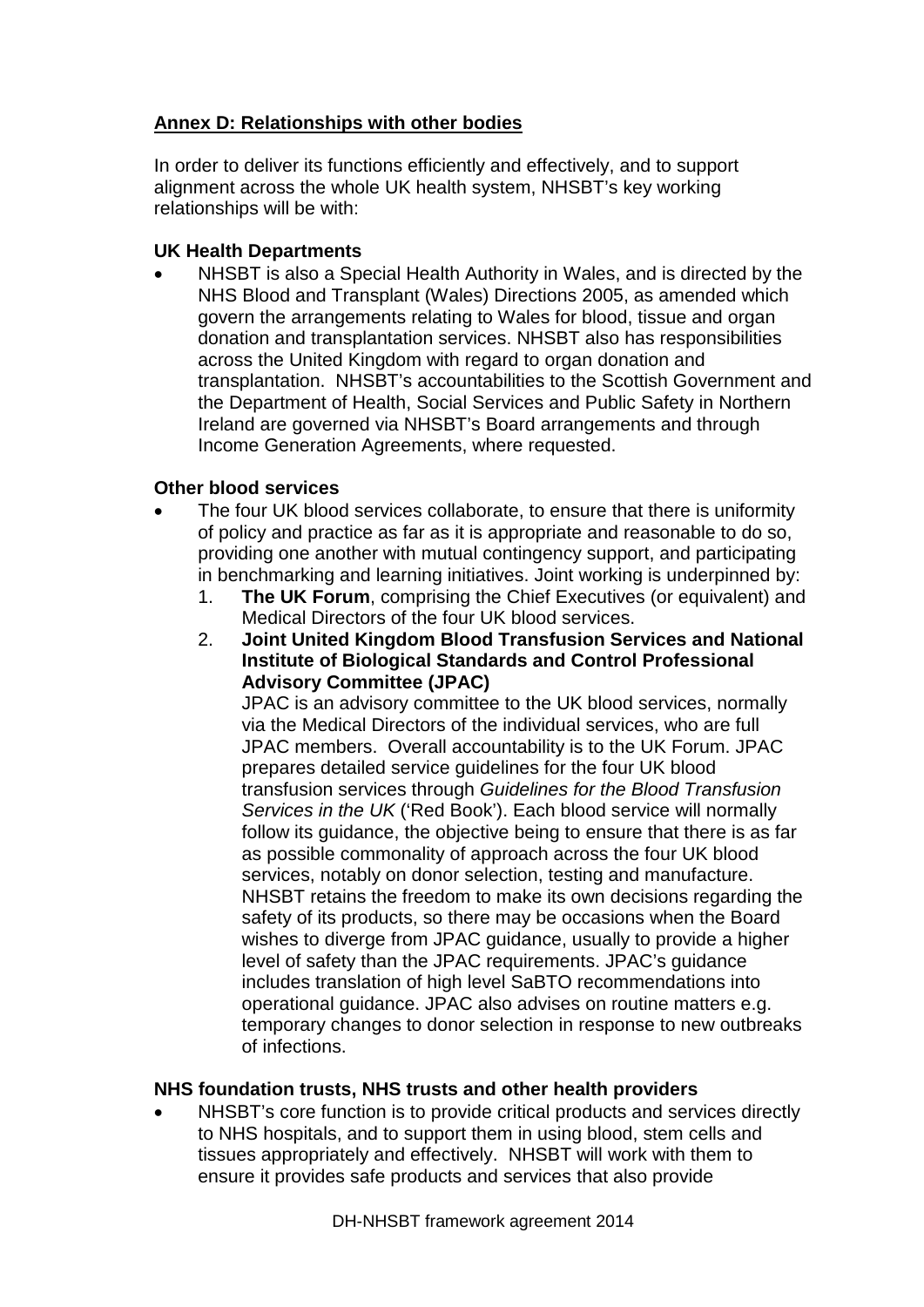demonstrable value for money. As part of this NHSBT will work collaboratively with NHS hospitals and seek to integrate its services where this can be demonstrated to improve safety and minimise wastage from donor through to patient.

## **Advisory Committee on the Safety of Blood, Tissues and Organs (SaBTO)**

The role of SaBTO is to advise the four UK Health Departments on high level issues of safety of blood, tissues and organs. Its relationship with NHSBT is described in Annex E.

#### **Independent and third sector health providers**

• NHSBT works in partnership with independent and third Sector providers where appropriate to improve the availability, safety and quality of the products and services it provides to NHS patients.

## **NHS England**

• NHSBT is a provider of specialist products and associated services. The changing health care system may result in changes to commissioning arrangements, led by NHS England, and NHSBT will work with them to implement any changes that are proposed. NHSBT works closely with the National Blood Transfusion Committee in providing advice and resources to hospitals in support of best transfusion practice.

## **National Blood Transfusion Committee**

• The safe and appropriate use of donated blood, and alternatives to donated blood, are important public health and clinical governance issues. Reporting to the Medical Director, NHS England, the NBTC provides national advice on initiatives to optimise the prescribing and safe delivery of blood components. The NBTC and Regional Transfusion Committees comprise a structure that provides education, audit and advice to hospitals and their transfusion committees on best transfusion practice. NHSBT provides data and resources to enable this work to be carried out, and for hospitals to act on NBTC's advice.

#### **Public Health England (PHE)**

• NHSBT and PHE have jointly established an Epidemiology Unit, with joint oversight, that allows the organisations to collaborate on laboratory and epidemiological aspects of recognised and emerging infections relevant to transfusion and transplantation. The Unit provides data for use both within the UK blood services and to support the work of other stakeholders. The Unit's activities are covered by an SLA.

#### . **Care Quality Commission (CQC)**

• NHSBT is regulated in England by the CQC under the Health and Social Care Act 2008.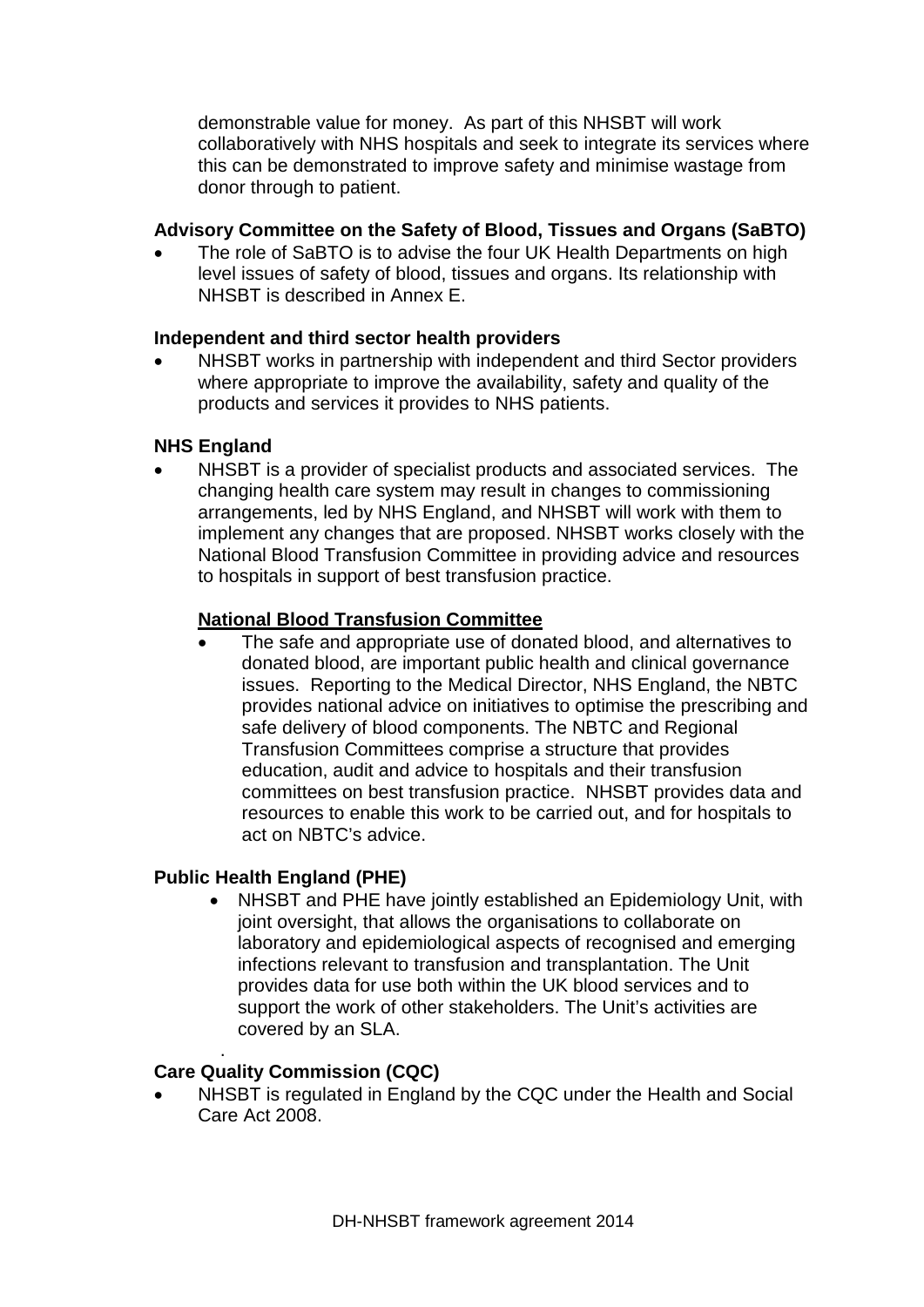## **Medicines and Healthcare Products Regulatory Agency (MHRA)**

• The MHRA is the Competent Authority that regulates NHSBT's compliance with the Blood Safety and Quality Regulations (BSQR), which take into account the requirements of relevant European Directives. NHSBT works with the MHRA to identify and mitigate against the potential impact of any emerging threats to the safety of blood.

#### **Human Tissue Authority (HTA)**

• Regulation of activities within organ donation and transplantation, tissue, stem cell and related tissue matching services is covered by the Human Tissue Act 2004 for England, Wales and Northern Ireland. The Human Tissue (Scotland) Act 2006 governs organ and tissue donation and transplantation in Scotland. NHSBT compliance with the Acts and the provisions of EU Tissues and Cells Directives are regulated by the HTA as the Competent Authority on a UK-wide wide basis. NHSBT works with the HTA to identify and manage threats to the safety of organ, stem cell and tissue transplantation.

## **Health Research Authority (HRA)**

• NHSBT conducts research and development, with academic and NHS partners, that is aimed at improving outcomes for the patients and donors it serves. NHSBT will ensure appropriate national governance of its research activities in compliance with HRA guidance.

#### **National Institute for Health and Care Excellence (NICE)**

NHSBT will contribute to, and follow guidance and quality standards issued by, NICE.

#### **National Health Service Litigation Authority (NHSLA)**

• The NHSLA manages negligence claims made against NHSBT under its existing NHS schemes.